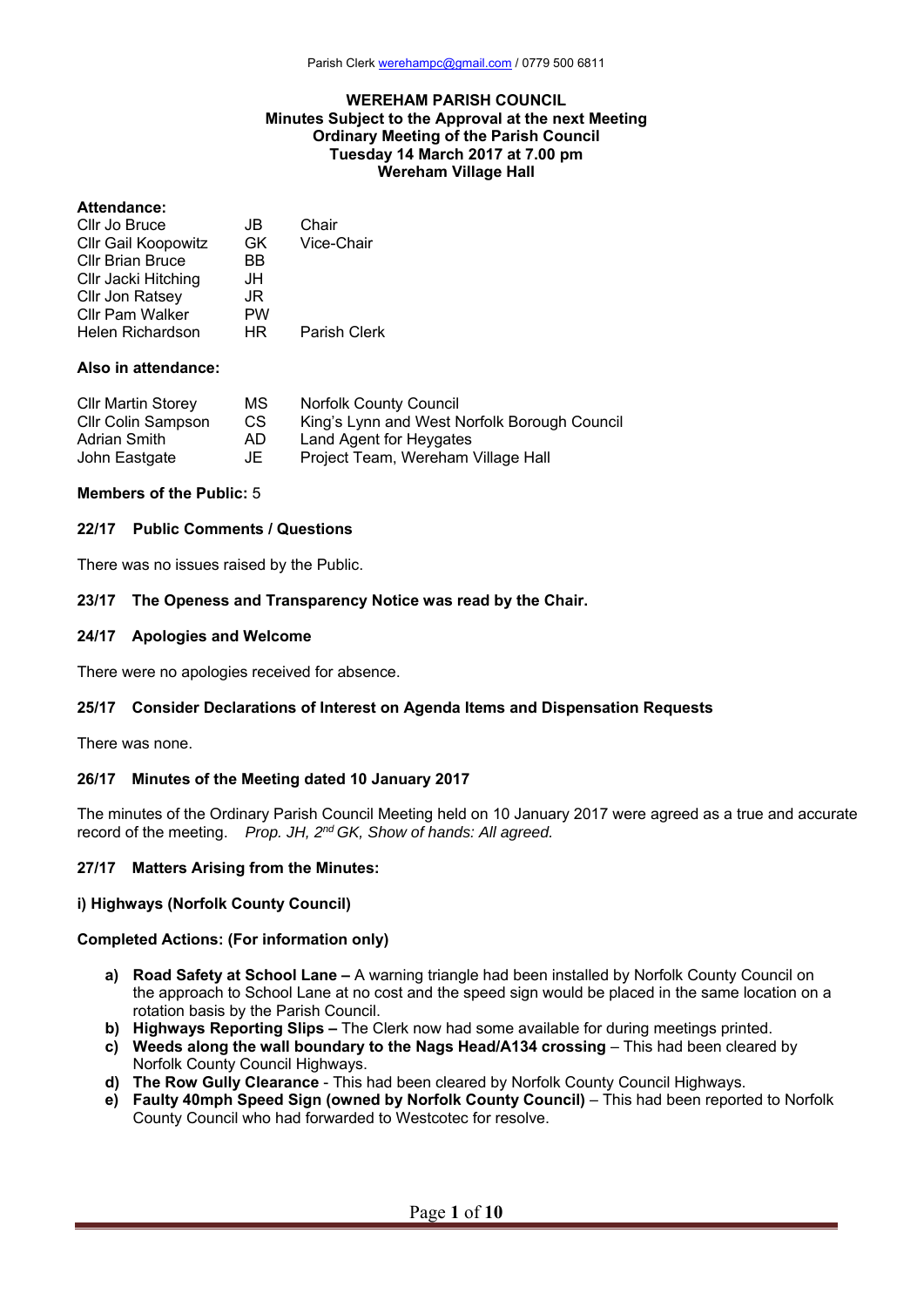# **Outstanding/Pending for Action:**

- a) **Drainage at culvert (TF60414)** JR and BB updated that they were continuing to create a map which Norfolk County Council Highways had requested, for them to establish ownership of the culvert. JR and BB will create a map to share with Norfolk County Council Highways to enable them to establish ownership of the culvert,
- **b) Weight Restriction Signs Flegg Green**  JH to investigate signs along the factory bypass and report to the Clerk to resolve as required.

## **ii) General/Other**

## **Completed Actions: (For information only)**

- **a) The Manor House**  The Clerk had spoken to Pam Lynn, Conservation Officer at the Borough Council who had advised that a lot of work had taken place to the rear of the Manor House in consultation with the conservation team, building control and architectural professionals. The work would continue to other areas identified external and internal. The Chair commented that it was good to have a response from them and to have feedback that good progress is being made to the conservation of the building.
- **b) Weed Spraying of Cemetery Path**  A credit had been received from CGM for half of the weed spraying during the 2016/17 contract that they had missed. It was hoped that a new audit regime would mitigate it happening again in future.
- **c) Cemetery Clearance** Clearance work to the cemetery had been completed by T&A Tree Services and a further quote was on the agenda for the establishment of grass.
- **d) Oak Tree 13 Playing Field** This tree had subsequently been felled and planning advised there was not an issue.
- **e) Cemetery Policy and Pricing Schedule** The Clerk had updated the policy to include wording for where a parishioner moved directly into a care or nursing home from their Wereham residence with up to a 5-year limit, they would still be eligible for 'parishioner' fees within the cemetery, and that this would be at the Clerks discretion.
- **f) Speed Sign (SAM2)** A new SAM2 system was now in place as the previous one had been stolen and costs had been recovered from the insurers. A new rota had been established and approved by Andy Wallace at Norfolk County Council Highways and was now in the locations of A134, School Lane and Flegg Green facing either way.
- **g) Precept 201718** The Borough Council had confirmed receipt of the precept request for £15,000.

### **Outstanding/Pending for Action: (Clerk to Resolve All)**

• There was none from matters arising.

### **28/17 Correspondence Received**

The following correspondence was noted by the Parish Council:

- a) New Community Infrastructure Levy (CIL) Guidance notes circulated by email
- b) Parish Precept Communication
- c) Locality 'How to Keep it Local' Guide previously emailed
- d) 'Call to Action' Plunkett Foundation previously emailed
- e) Police Parish Newsletter January 2017 previously emailed
- f) EON Increase of Deemed Contract Rates previously emailed
- g) NALC Newsletters previously emailed
- h) Queens Close The Chair advised that the Clerk had been contacted earlier in the week regarding youths racing cars around Queens Close that had resulted in a cat being run over which reportedly had died. The Parish Council discussed the matter and agreed that the best course of action for any parishioner to take is to always contact the Police immediately should they have concerns. The Parish Council agreed that information of that effect should be placed on the parish council website and Facebook page, with further advice for those who do to log the date and time, take photos if safe to do so and any car registrations to assist the Police in their investigations.
- **RESOLVED**: That the Clerk will add information on the Website and Facebook page to advise that any anti-social behaviour should be reported to the Police.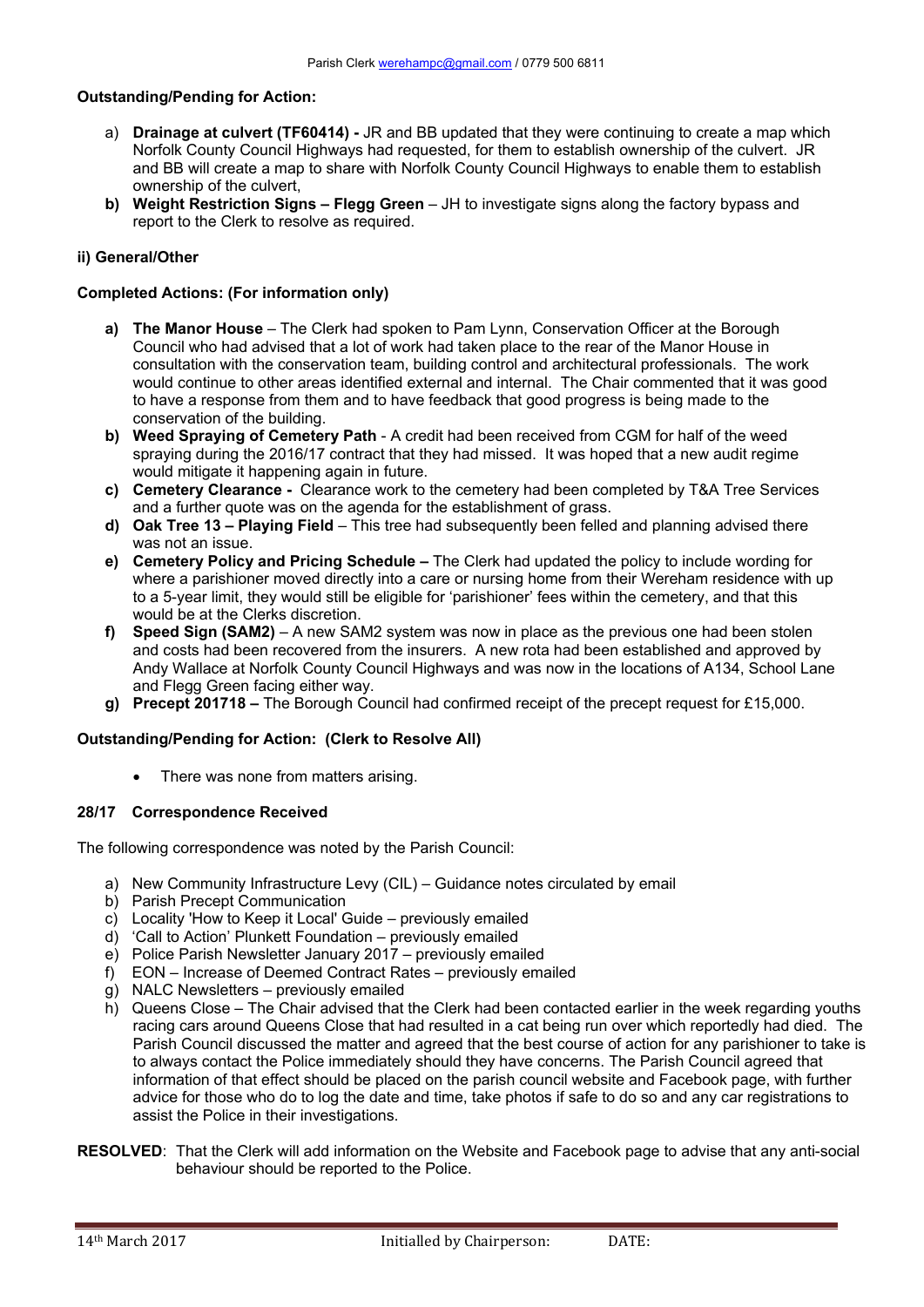## **29/17 Playing Field Re-Licence with Heygates**

The Chair welcomed Adrian Smith, Land Agent for Heygates to the meeting to discuss the draft Licence for the Playing Field. The Chair advised that in the licence it stated at 3.1.6 that a fence should be erected of 1.8m height along the boundary line of the plan attached with it from A-B within six months of signing the licence, and she shared with Adrian who was responsible for the different areas around the field being Heygates, the Parish Council and also the Wereham Village Hall, and that there was concern that a fence would narrow the entrance and block access to the children's play area.

Adrian shared that the markings of the various parcels of land within the area of the playing field had been unofficial for a number of years and his clients were trying to ensure that clarity of who owns what would be officially confirmed for years to come. He advised that there was still a conveyance from when the British Sugar sold the land to the Parish Council asking for there to be a fence erected along the boundary lines from 1948. He advised that as there had been no enforcement to date it was unlikely that his client Heygates would at this point. Adrian advised that he had measured the field and sought clarification that his markings were correct which both the Clerk, Cllr Bruce and John Eastgate of the Village Hall Committee affirmed were correct, and this was mirrored in the plan attached to the licence drawn from a recent plan made by the architects for the new village hall showing the building plot land and new village hall land.

The Chair advised that the Parish Council were satisfied of the lines on the plan attached to the licence but they requested for Adrian to go back to his client's solicitors to ask that reference of fencing along the boundary A-B be removed where it advised within six months of the licence being signed. She added that after this amendment is made and agreed by the Parish Council they would be happy to sign off and they had previously agreed to delegate authority outside the meeting to resolve. Adrian advised that through the 1948 British Sugar conveyance reference to fencing along the boundary line would still apply on the title register regardless of the licence. A Parishioner requested to address the Parish Council and advised that there used to be a fence along the boundary but after the Bowling Club packed up the fence was taken down.

Adrian further advised that his clients were aware of the encroaching play area onto their land, but it wasn't perceived to be an issue. The Chair asked that Adrian take the issue of the boundary fencing within the licence back to Heygate's solicitor and either change the licence or include a letter with the licence that advises what advise he had supplied on email that Heygates would not pursue.

**RESOLVED:** That Adrian of Heygates to take concern of boundary fencing included within the draft licence at 3.1.6 back to his clients and update the Clerk when a response is known.

 *Prop. GK 2nd JH, Show of hands: All agreed.* 

### **30/17 Hollies Development – Internal Drainage Board**

Roger Lankfur attended the meeting and updated the Parish Council on matters relating to drainage in the local area close to the Hollies Development. He advised that the drainage board had covered the drain either side of the tunnel, and rechecked its flow all the way down.

# **31/17 Wereham Village Hall**

John Eastgate, Project Team Member for the Wereham Village Hall attended regarding the following item:

# **a) General Update**

- The new Village Hall project's start had been put back by three months to start in July 2017 because of timescales of one of the main funders for the project, who would be responding by the end of May.
- To date there was £44k left to fund for the project.
- Tenders had been received which were higher than hoped for, but the project team were working with the Quantity Surveyor and Architect on changing specifications and working with tenderers.
- The current village hall was being marketed as a building plot and neighbouring properties had been informed. This had been necessary as funding offers had generally been lower for each application.
- There were two restrictions on the planning for the building plot on the current village hall site, which were the licence and rehoming of bats within the site and the demolition of the current village hall which would not be permitted under planning restrictions until the new hall was built;
- It was hoped that during the continued use of the current village hall that it would continue to pass its structural inspections, which the next was due approximately August 2017 until the new hall was open.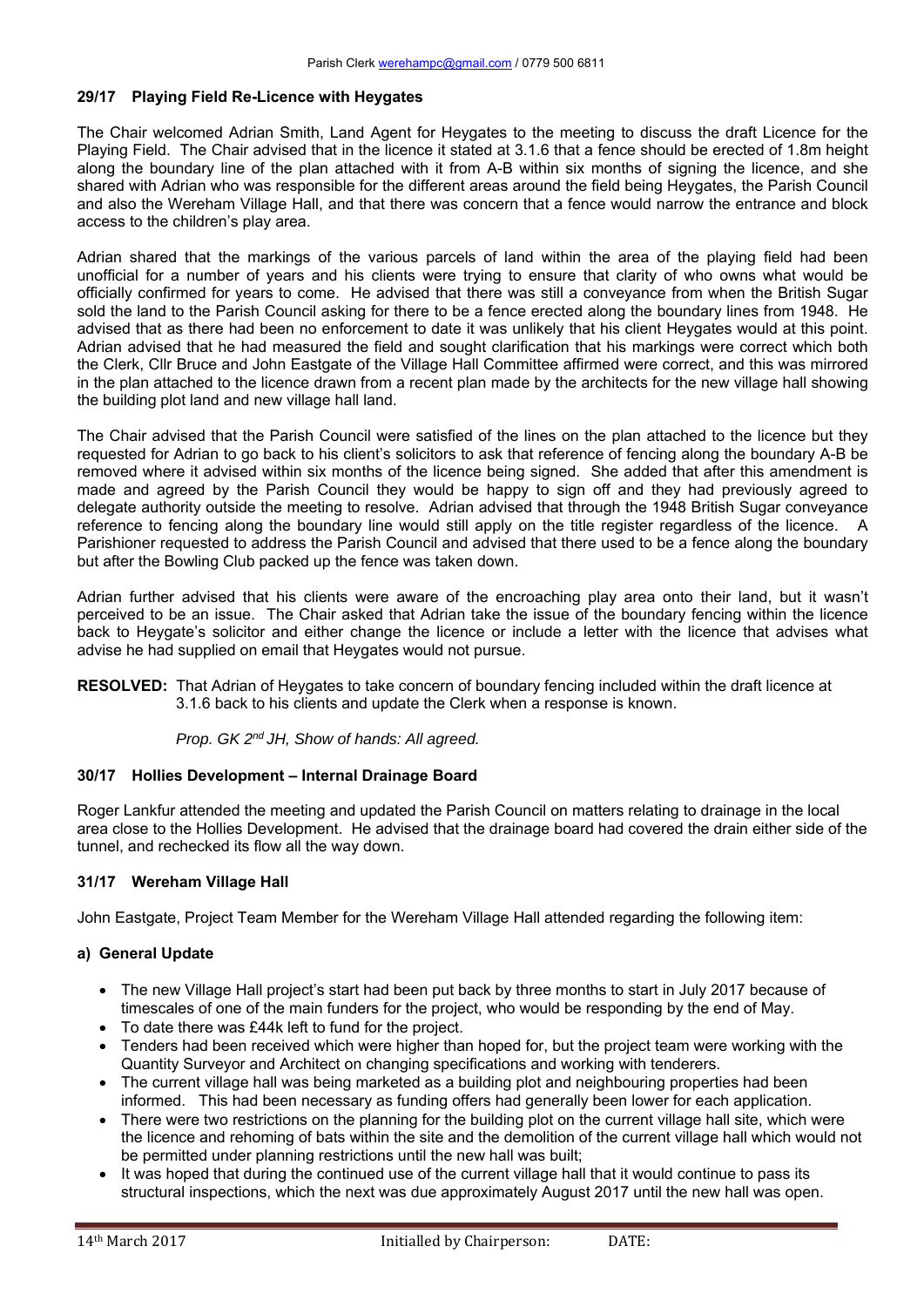- The Chair sought assurance from John Eastgate about what was in place to ensure that the current village hall once sold to a developer would not to be left derelict and that the plot was built upon appropriately. The Chair continued to advise that for the sake of the village the Village Hall Committee should seek advice from their solicitor on anything that could be put in place to mitigate the site being left derelict or unsafe. The Chair added that whilst it was not the Parish Council's responsibility it did have one to the village to ensure that it is not left derelict.
- John advised following a query that the hall could be purchased now but planning restrictions meant that the hall could continue to be used.
- Following a query John confirmed that due to planning conditions which was replicated in sale agreements, a person could not use the hall as a hall, and the hall would be demolished once the new hall was built.

# **b) Site Safety and Contractor Use of Land for New Village Hall Project**

John advised that this would need to slip to July once the tendering process has been finalised, and that the contractor would appoint a principal supervisor and designer.

# **c) Various Land Registry Issues to Resolve**

The Clerk advised that the Parish Council had received a briefing report as agreed with Andrew Carrier of Fraser Dawbarns, who was also the Village Hall Committee's solicitor. It advised of background information and decisions required to move forward as follows:

# **(i) Transfer of Land Registry (Current Village Hall Site) From Parish Council to Wereham Village Hall CIO NK393387**

The Clerk advised that the transfer document from Wereham Parish Council to Wereham Village Hall CIO was circulated for information. The Clerk advised that the Council needed to sign off during the meeting, as it had been previously agreed that the Parish Council would take this action as custodian trustee it needed to follow the wishes of the Village Hall Management Committee in the Parish Council's role as holding the titles on their behalf.

**RESOLVED:** The Parish Council approved this action to sign the transfer.

# **(ii) Application to Land Registry to Update Title NK408732 from Possessory to Absolute**

The Chair advised that Andrew agreed to ask the Land Registry to consider an application (when he registers the CIO transfer - in which case there may be no fee), for the application to register the land from 'possessory' to 'title absolute' as so no one can contest ownership.

**RESOLVED:** That the Parish Council approve for Andrew to progress with registering NK408732 from Possessory to Absolute together with CIO transfer with no fee to pay.

## **(iii) Request to Land Registry to Amalgamate PC Retained Land NK408732 (bowling green) and NK393387 (three metre strip) in one single title**

The Clerk shared that Andrew had advised the Parish Council that he hoped the Land Registry would agree to amalgamate the titles, for completeness, and as it was a request from a Parish Council should be agreeable for them, and he would deal with this at the same time as the other applications made for the CIO to register land transfer.

**RESOLVED:** That the Parish Council approve for Andrew to progress amalgamation of retained land in NK408732 (bowling green) and NK393387 (three metre strips) into a single title with the work of 1 and 2 above.

# **(iv) Costs**

The Clerk advised that in order to resolve the three issues Andrew suggested in terms of fees if the process is straightforward, he will charge a total of £125 (including VAT and disbursements) i.e. the amount of the contribution the CIO is able to make towards fees from the funding excess left from the grant of £5500. If the job turns out not to be simple he has advised that the Parish Council could look at fees again, but he is fairly confident this will not be a difficult process.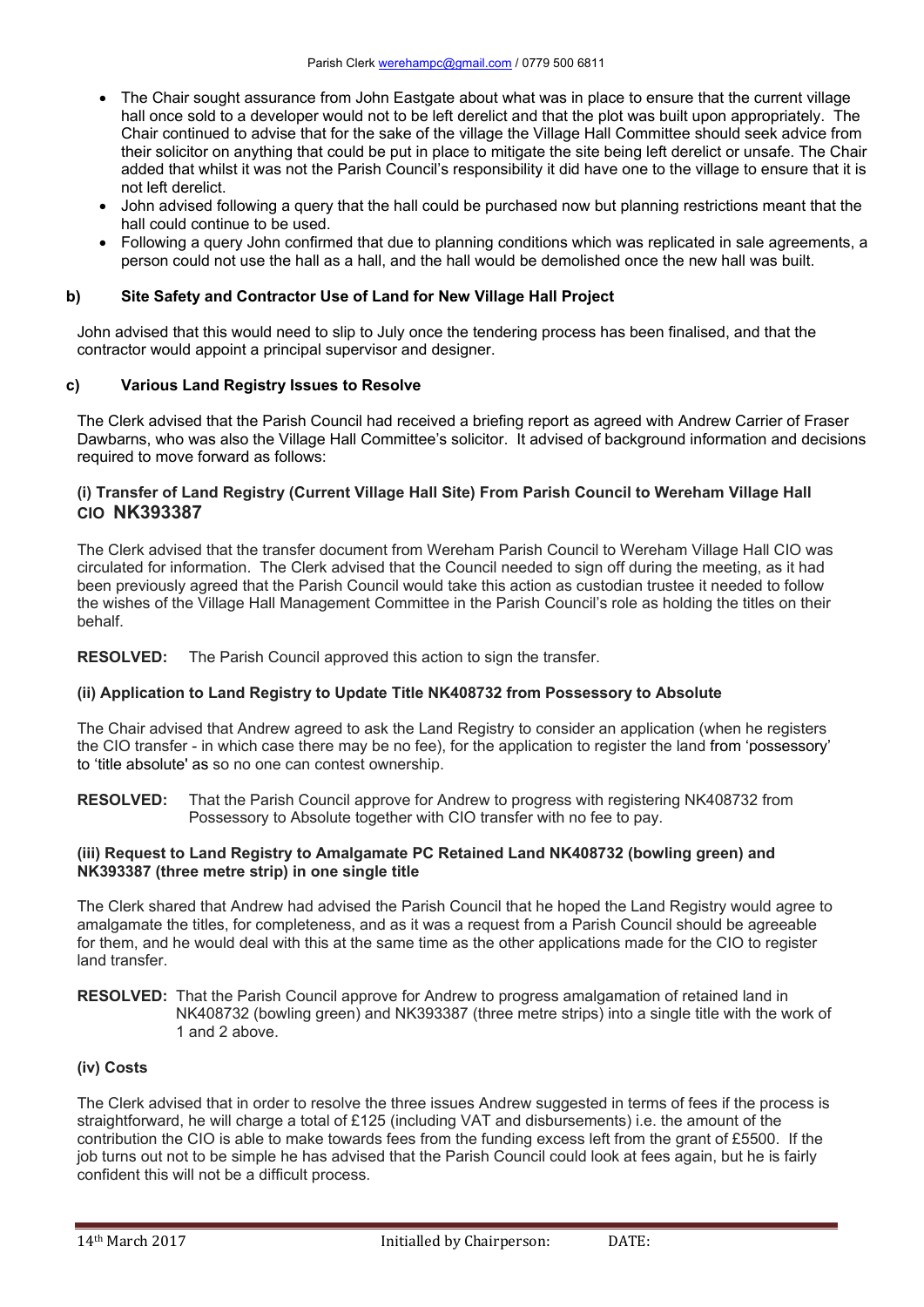**RESOLVED:** That the remainder of the funding to the village hall of £125 is used to pay for Andrew Carriers fees for resolving 1-3 on this item as part of his work with the village hall.

 *Prop. GK 2nd JH, Show of hands: All agreed.* 

# **d) Approval to Release Wren Third Party Funding**

The Chair advised that the Parish Council and the village had voted to confirm the support as Third Party Funder for £5,375 to Wren for the Village Hall Project. The Chair advised that the Parish Council needed to approve the release of the funds. The Parish Councillors had no further queries and agreed to release funding.

**RESOLVED:** That the Chair sign the cheque to WREN for £5,375 as Third Party Funding for the Village Hall.

 *Prop. JH 2nd GK, Show of hands: All agreed.* 

# **e) Request to Use 'Bowling Green' for Events**

John Eastgate addressed the Parish Council to request on behalf of the Village Hall Committee to use the old 'bowling green' area for events, after discussion the Chair advised that the bowling green could only be used for events and no vehicles would be allowed in the area.

# **32/17 Parochial Church Council Correspondence**

The Chair shared a recent communication had been received from the Parochial Church Council and after discussion it was agreed that the Clerk would write a letter to them to advise that the Parish Council would be instigating an annual tree survey with a supplier each autumn from this year onwards as part of its responsibility under the rules pertaining for it being a closed churchyard and therefore a public open space. It was also agreed that within the communication the Clerk should include a request that should the PCC notice any issues that are of a Health and Safety matter to alert the clerk immediately. The Clerk agreed to seek two quotes for consideration at the next meeting for a tree survey to be undertaken early Autumn.

It was also agreed to add the Closed Churchyard to the bi-monthly checks carried out by Councillors.

**RESOLVED:** 1) That the Clerk responds to the PCC advising of plans to resolve as per this minute. 2) That the Clerk arranges for the Churchyard to be included in a Tree Survey later in the year.

3) That the Clerk adds the Churchyard into the bi-monthly check list.

 *Prop. JR 2nd JH, Show of hands: All agreed.* 

# **33/17 Approval of Country Grounds Maintenance Contract – 1 April 17 – 31 Oct 19**

The Chair advised that the contract had been received from CGM for the next three years. The Clerk advised that schedules had been received from them which would enable the Parish Council to audit against the contract, especially as they had not completed certain works over the previous year. The Clerk added that she had checked the contract and it was the same as the previous year. BB had previously agreed to monitor the schedule and alert the Clerk if there were any items missed during the year. The Clerk advised that CGM would be invoicing for all items as they were carried out, instead of an amount divisible by twelve months, which would enable the Parish Council greater control when querying payments of individual work. The Parish Councillors had no further questions and agreed to sign the contract and for the Clerk to return.

**RESOLVED**: 1) That the Contract with Country Grounds Maintenance for Grounds Maintenance is approved for the contract  $-1$  April 17  $-31$  Oct 19. 2) That the Clerk supply Cllr B Bruce with the contract audit schedule for the year.

 *Prop. JH 2nd JR, Show of hands: All agreed.* 

# **34/17 Annual Playground Inspection Results and Quotations**

The Chair advised that Wickstead had completed a survey at the end of January 2017 and the same items had appeared as in previous years. She reminded the Parish Councillors that they had agreed to keep the playground going in its current state whilst items such as in the report received from January 2017, where either low or medium risk, as it was hoped that money together with grant funding could be spent on a replacement play area equipment.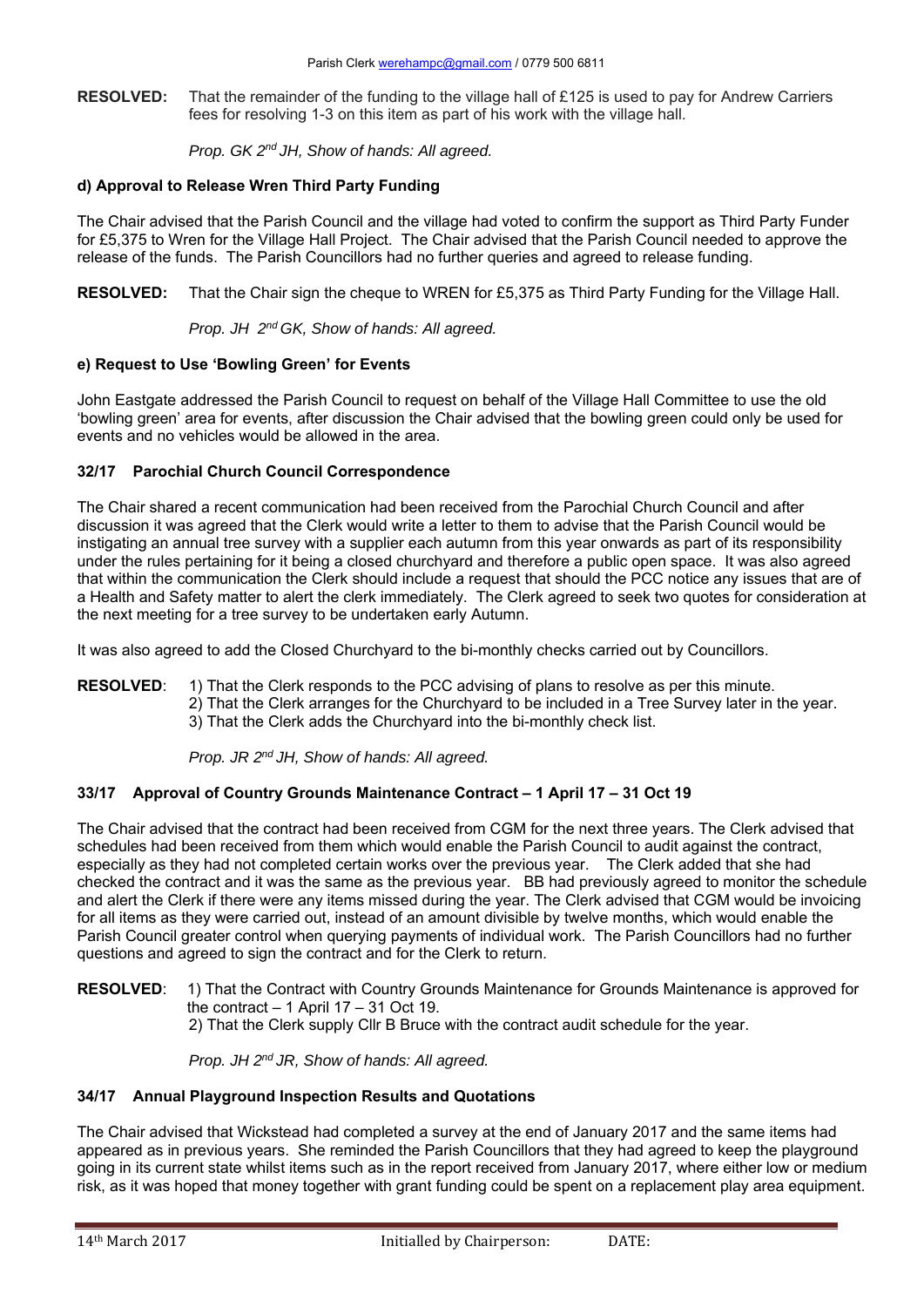The Parish Councillors noted the cracked flat swing seat included in the report and noted as it was not high risk, that they would monitor the crack within the bi-monthly checklist.

The Chair thanked Gerald, Tom and Brian for the recent pressure washing of the play area.

**RESOLVED:** 1) That no works will take place to the play area whilst not high risk. 2) That the Clerk will add the flat cracked swing seat to the checklist for specific monitoring.

 *Prop. GK 2nd JH, Show of hands: All agreed.* 

## **35/17 Cemetery Quotations**

The Clerk advised that various quotations had been included in the agenda for the cemetery and recent clearance work had come in at a much lower price and there was £460 left from this years' budget and £950 in next year's budget.

## **a) Boundary Establishment**

It was agreed not to pursue on spending on a boundary establishment.

## **b) Grass Establishment within Cleared Area**

The quote received from T&A Tree Services for establishing a grass area on the cleared area within the cemetery for £220 was approved by the Parish Council. It was agreed that the supplier would contact the clerk should watering be required and actioned if necessary.

### **c) Gate Latch Repair**

After discussion it was agreed as a matter of safety that the latch on the gate should be resolved and following a quotation and options from Bonnets, it was agreed to approve the action to 'Remove the top latch and middle sliding bolt and replace with a longer sliding bolt which will negate the need for a drop bolt' which was £320 plus VAT.

**RESOLVED:** 1) That the Clerk will contact T&A Tree Services to advise that the quote for establishing a grass area is approved, with further approvals for water as agreed with the Clerk at £95. 2) That Bonnetts are appointed to repair the gate as per minute for £320 plus VAT.

 *Prop. GK 2nd JH, Show of hands: Four: Agreed and Two: Against.* 

# **36/17 Mole Control of Playing Field and Cemetery – Update and Ongoing Control**

The Parish Council noted the good work that Steven Ashton of SJA Pest Control Services had carried out within the Cemetery and Playing Field for the recent spate of moles. The Clerk advised that Steven had quoted for ongoing mole control in both areas at £34 for a set price. The Parish Council agreed as the work had been carried out to a good standard that they would like to approve his contract to visit every other month from April to the cemetery and playing field for £34 and would review each year.

**RESOLVED**: 1) That bi-monthly visits to the Cemetery and Playing Field in 2017/18 be approved with Steven Aston of SJA Pest Control Services for £34 per visit as a set price.

*Prop. GK 2nd JH, Show of hands: All agreed.* 

# **37/17 Street Lighting Contract**

The Chair advised that Pearce and Kemp had requested the Parish Council to sign a contract of £1166.04 in three annual payments of £388.68 per plus VAT for the next three years which outlined the work that would be covered within it for the repair and maintenance of any faulty street lamps. The Clerk advised that they were always quick to respond and repairs were always carried out well. The Parish Council approved the contract and agreed to sign it for return

**RESOLVED:** That the Contract for 1<sup>st</sup> March 2017-31<sup>st</sup> March 2020 is approved at £388.68 plus VAT per year

 *Prop. JR 2nd JH, Show of hands: All agreed.*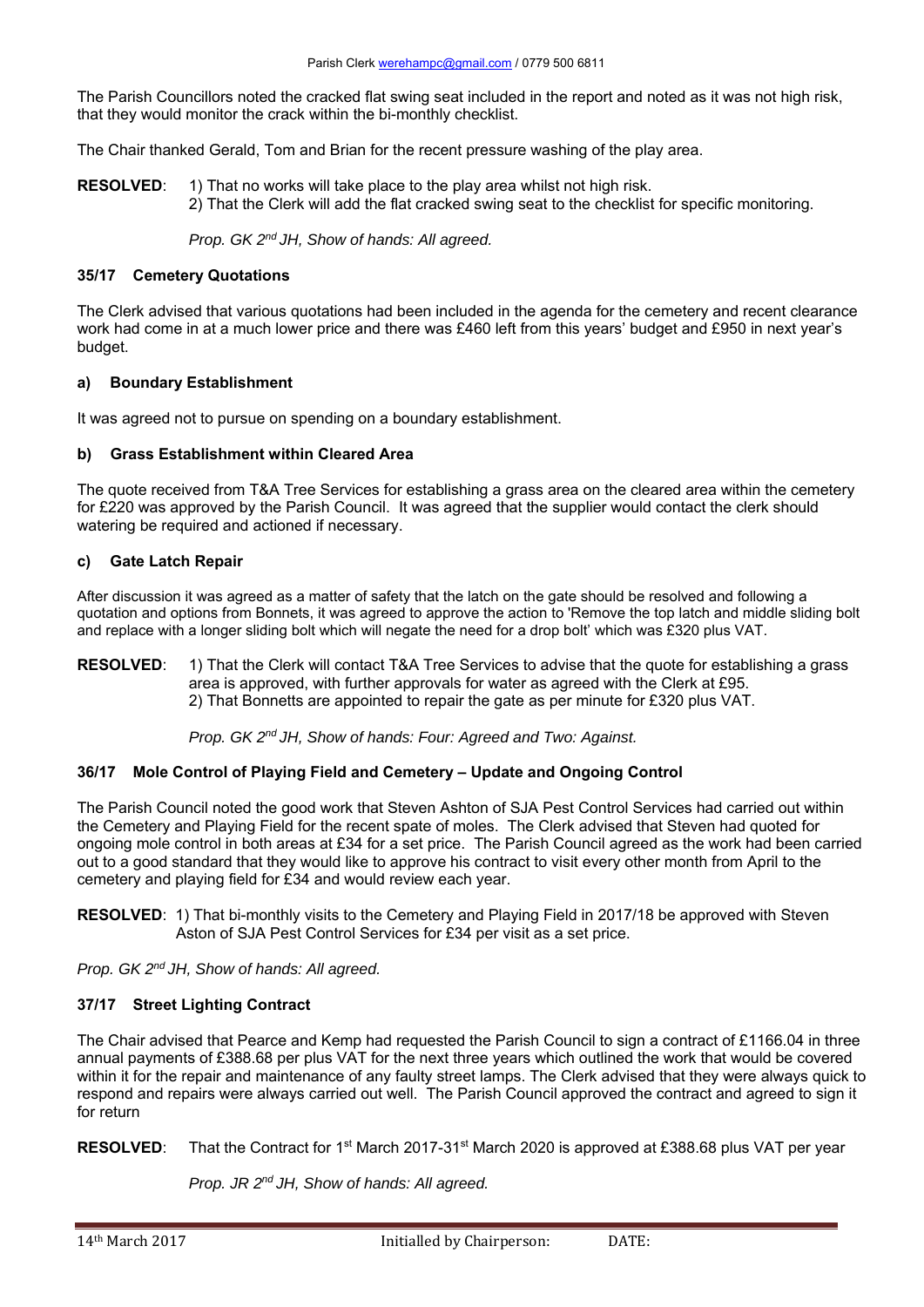## **38/17 Fly Tipping of Tyres**

The Chair advised that the Clerk had contacted the Borough Council and Norfolk County Council with evidence of fly tipping of tyres along Cavenham Road and enquired about them investigating the various occasions it had occurred. She added that the Clerk had been advised that she would need to collect dates and times that reports had occurred with names and there had been no logs on either of their systems. The Chair expressed concern of ownership from the Borough Council as it was their budget and responsibility that was affected by the criminal act and it was not ideal for the Clerk to spend time collating information when it should be on their records. The Parish Council asked Cllr Sampson if he had any advice and he advised that if the Clerk forwarded the email he would investigate further. The Parish Council thanked Cllr Sampson.

**RESOLVED**: Clerk to forward fly tipping email to Cllr Sampson for follow up.

## **39/17 Defibrillator Update**

The Chair advised that the Defibrillator in the phone box was now live and linked to the Ambulance Service. After discussion the Parish Council suggested that the Clerk book the awareness session that came free within the unit for the Annual Meeting of the Parish if possible. The Parish Council had also considered cost for fridge magnets and keyfobs available from the Community Heartbeat Trust, as the Clerk had checked with the lottery and it was possible to use excess funding in this way. The Parish Council agreed together with the free leaflets received it would be a good way to launch it and share an awareness session with the community and agreed to purchase 350. The Parish Council agreed after discussion that the leaflet, key fob, magnet and awareness session could be included in a pack and delivered with the next G4 news.

The Chair also advised that Lee Gardner of LG Paving and Groundworks in the village, who had also worked on the village sign last year had volunteered to paint the phone box and the Parish Council had received a voucher for free paint to be collected from Wisbech. They commented that this was very generous offer from him and they were happy to accept. JH shared that she would be happy to collect the paint on the voucher.

The Chair updated that the Clerk had purchased the basic membership at £126 per year and the invoice had been paid.

The Parish Council discussed other ways that any excess funds from the lottery funding could be spent, and the Clerk advised that it needed to be within 12 months of receiving the funding and should be on items that are about the setup of the defibrillator rather than ongoing costs. The Parish Council decided to review at the next meeting, but agreed it may be good to arrange a further awareness session in the autumn with any funds left or look at arranging a joint session with other local users of defibrillators. They added that further flyers could be printed if required. The Clerk advised that the cost would be around £50 if required.

The Clerk also advised that the Defibrillator came under the powers of the parish council of S137 which the project had been under the maximum threshold for Wereham.

**RESOLVED:** 1) That the Clerk purchase 350 key fobs and magnets.

- 2) That JH will collect the paint and pass to the Clerk.
- 3) That the Clerk will try and book an awareness session for the Parish meeting.
- 4) Clerk to arrange a circulation with G4 delivery's to the village for April's edition.

5) Clerk to add to action list to arrange a further training awareness session early autumn depending after reviewing funding left.

6) Clerk to add item on May agenda to discuss any further excess funds with options to spend.

*Prop. JH 2nd PM, Show of hands: All agreed.* 

# **40/17 Letter from Parishioner for Response**

The Chair advised that the Parish Council had received a letter in regard to the following various issues and agreed to resolve as follows:

- **a) Manor House** (resolved in matters arising) a response which would be included to that effect.
- **b) Cars for sale on verge of highway** That this was a highways issue and asked the Clerk to report it to them as a frequent dealer was using the verge to sell cars.
- **c)** State of path near the Manor House at the A134 crossing Clerk to report to the rangers.
- **d) Storm Drain Clearance of Debris** A volunteer had been clearing the debris from the storm drain but the Parish Council agreed that it was their responsibility to do and health and safety wise was not a straight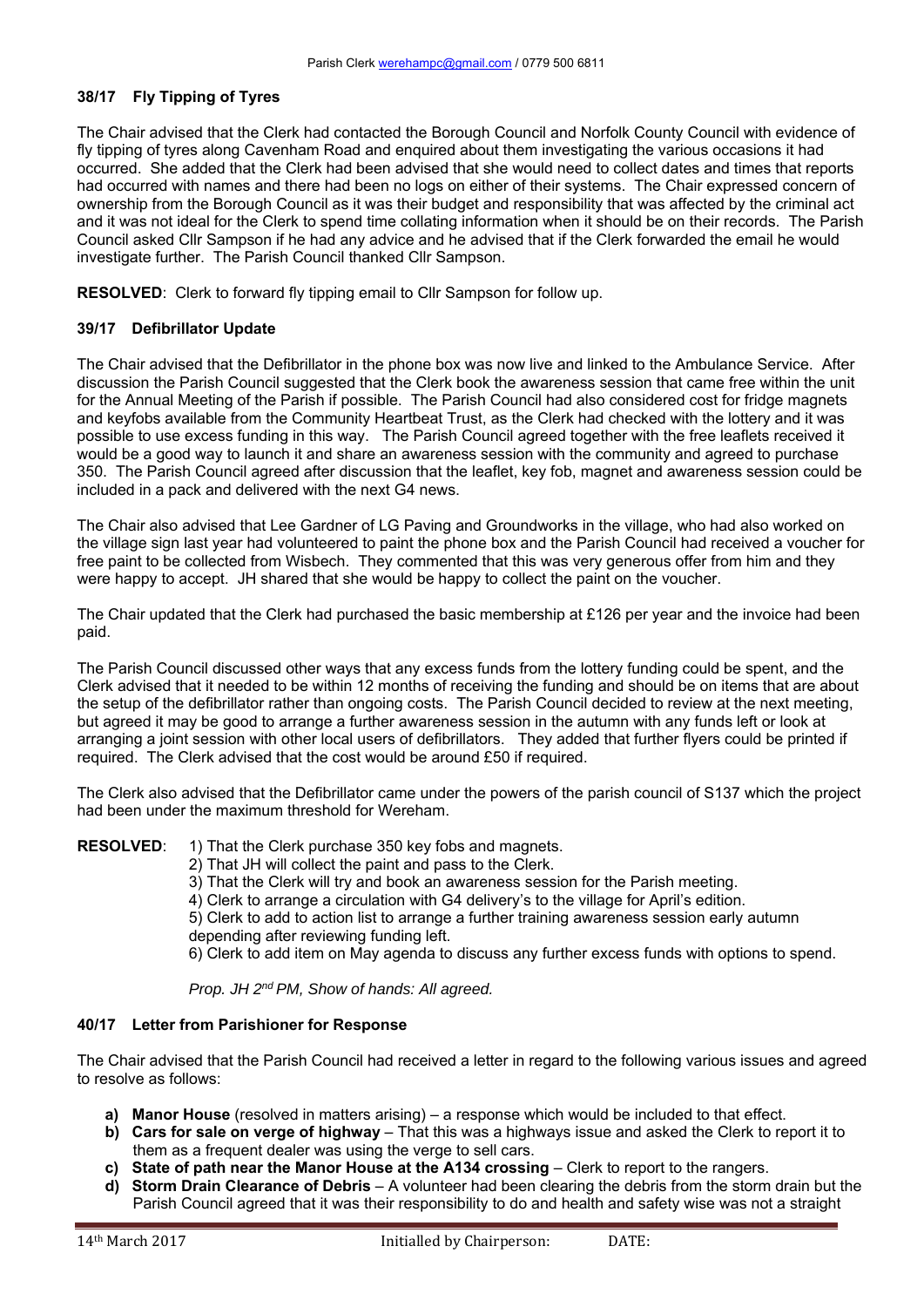forward job and a potential flooding risk. The Parish Council agreed for the Clerk to seek a quote for a supplier to be on call in an emergency to clear and take debris away, and for it to be added to the bimonthly checklist. The Parish Council asked the Clerk to call Ivan Voutt to advise if he could monitor it and if there were any issues to contact the Clerk and if he could advise how often he had found himself clearing it.

- **e) Number of Ducks on the pond**  The Parish Council agreed from previous investigations that it was not allowed to catch them as against the law.
- **RESOLVED:** 1) That the Clerk resolve items a-e.
	- 2) That the Clerk write to the parishioner advising of these resolutions in response to their letter.

# **41/17 Parish Partnership Result – Wereham Pond**

The Chair advised that the result was due the following week. The Chair asked the Clerk to confirm start dates with Andrew Wallace of Highways as previously agreed for April/May 2017 in order for the ground to recover. It was agreed to put the item on the May agenda and as soon as the result was known for the Clerk to let the Councillors know.

**RESOLVED:** 1) That the Clerk confirm start dates for work.

- 2) That the Clerk place on the May agenda.
- 2) That the Clerk advise Councillors of the result once known.

# **42/17 Bi Monthly Inspection of the Play Area and Playing Field**

BB had carried out this bi-monthly inspection and advised the following:

- o Cradle seat had a crack;
- o Flat seat had a crack as per report but agreed to monitor;
- o Grass needed a trim
- o Park seat paint peeling.
- o Ivy on north side tree Pam agreed to resolve.
- o Grass outside village hall was weedy.

It was agreed that no action was necessary as the ground maintenance had started to begin again and the Council would continue to monitor on bi-monthly checks.

# **43/17 Bi Monthly Inspection of the Cemetery**

BB had carried out this bi-monthly inspection and advised the following:

- o Hedge to the right of the cemetery/field side needed trimming Mr Carter agreed to do and the Parish Council thanked him.
- o Pathway was very weedy.

It was agreed that no action was necessary as the ground maintenance had started to begin again and the Council would continue to monitor on a bi-monthly basis.

# **44/17 Rangers / Highways Maintenance Tasks**

JR reported that the road grips needed doing down The Row.

**RESOLVED**: That the Clerk agreed to report to NCC Highways.

## **45/17 Planning**

# **Planning Applications Received for Comment since the last meeting:**

Planning Application – 16/02156/RM - Reserved Matters Application: Residential property and garage. Land Adj. Cromer Lodge Flegg Green Wereham King's Lynn. No Objections to two amendment documents sent for the Parish Council attention. Comments on the first provided regarding ensuring that the drainage is fully considered.

Hollies Development – Mrs and Mrs Carter advised that the application was in the hand of Bennetts homes and the Clerk agreed to follow up and report to the Councillors.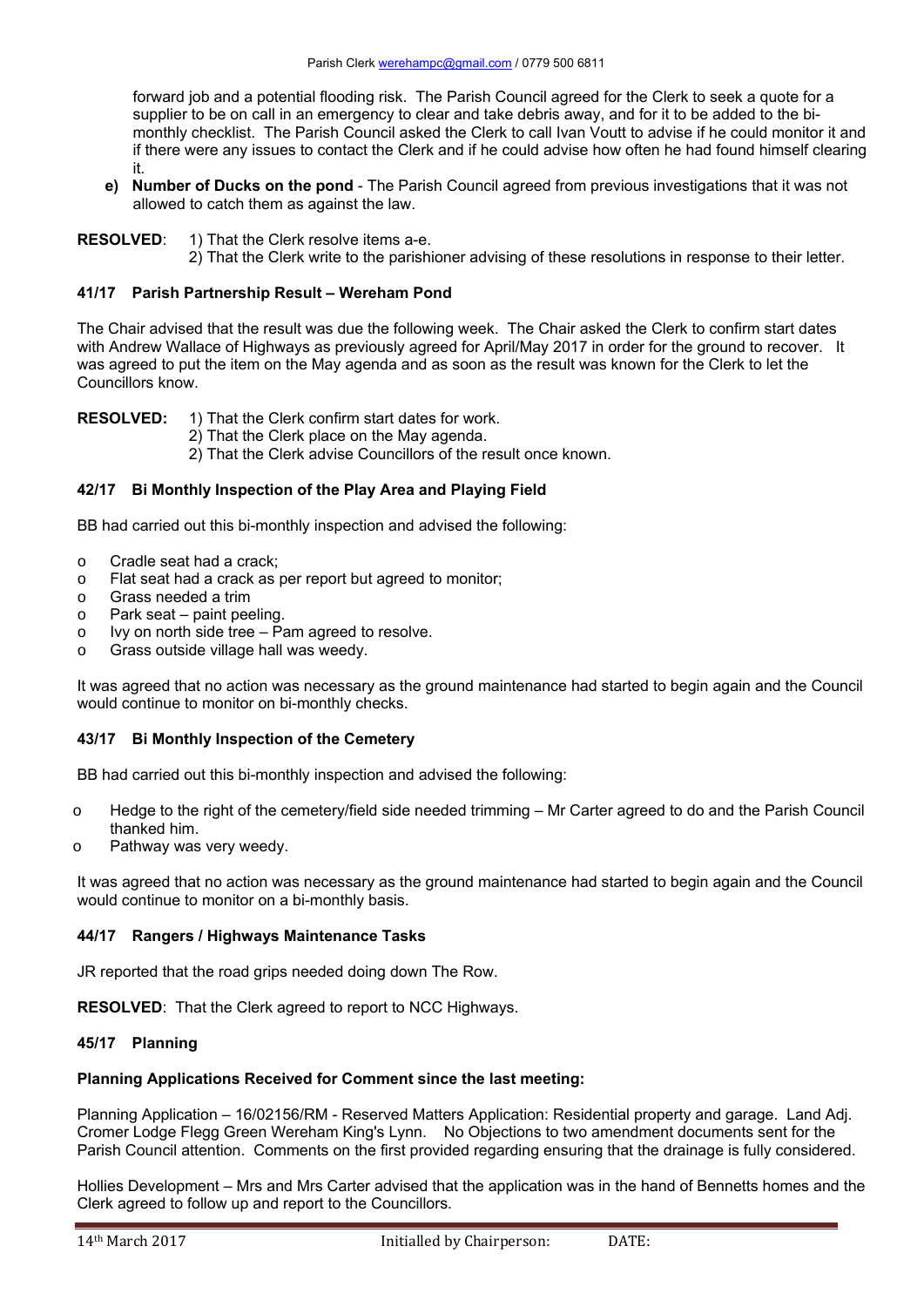# **Planning Decisions Received since the last meeting:**

16/02156/RM Land Adj. Cromer Lodge, Flegg Green. Reserved matters application: Residential Property and garage. Application Permitted. 3 February 2017. Delegated Decision.

16/02159F Park House, Stoke Road. Two storey extension to rear of dwelling. Application permitted 8 February 2017. Delegated Decision.

For the Parish Council to Note: 16/00219/NMA\_1 | NON-MATERIAL AMENDMENT TO PLANNING CONSENT 16/00219/F: Construction of standalone village hall with associated parking. On completion the existing village hall is to be demolished | Village Hall Church Road Wereham Norfolk PE33 9AP. John Eastgate, Project Team of the Wereham Village Hall advised that he thought this amendment had been in regard to alternation for old hall to be demolished.

The Parish Council had received a consultation on the Statement of Community Involvement (SCI), and after discussion it was felt that it was unlikely Wereham would be affected and therefore the Parish Council had no comments.

# **46/17 Accounts to 12 March 2017**

The Accounts to 12 March 2017 had been provided to the Parish Council including the cheques to be signed and

|                                                                                  |         | <b>WEREHAM PARISH COUNCIL</b>                                                                                                    |                        |  |  |
|----------------------------------------------------------------------------------|---------|----------------------------------------------------------------------------------------------------------------------------------|------------------------|--|--|
|                                                                                  |         | <b>Revised Summary of Expenditure to 10 March 2017</b>                                                                           |                        |  |  |
| <b>As of Bank Statement</b>                                                      |         |                                                                                                                                  |                        |  |  |
| Business Account: £17974.90 (2 February 2017)                                    |         |                                                                                                                                  |                        |  |  |
| Community Account: £2601.28 (2 March 2017)                                       |         |                                                                                                                                  |                        |  |  |
| RECEIPTS FOR PERIOD 04/01/17 - 10/03/17                                          |         |                                                                                                                                  |                        |  |  |
| 03.01.17                                                                         |         | £340.41   VAT Reclaim                                                                                                            |                        |  |  |
| 30.01.17                                                                         | £150.00 | <b>Burial Fee</b>                                                                                                                |                        |  |  |
| 23.02.17                                                                         | £50.00  | Barclays Apology Refund (in community                                                                                            |                        |  |  |
|                                                                                  |         | account)                                                                                                                         |                        |  |  |
| <b>TOTAL</b>                                                                     | £540.41 |                                                                                                                                  |                        |  |  |
|                                                                                  |         | DIRECT DEBIT AND TRANSFER EXPENDITURE FOR PERIOD 04/01/17 - 02/03/17                                                             |                        |  |  |
| 12.01.17                                                                         |         | £50.38   Street Lighting *                                                                                                       |                        |  |  |
| 01.02.17                                                                         |         | £236.80   H.Richardson Salary and expenses                                                                                       |                        |  |  |
| 11.02.17                                                                         | £50.38  | Street Lighting *                                                                                                                |                        |  |  |
| 01.03.17                                                                         | £236.80 | H.Richardson Salary and expenses                                                                                                 |                        |  |  |
| <b>TOTAL</b>                                                                     | £574.36 |                                                                                                                                  |                        |  |  |
| <b>AUTHORISATION TRANSFER 10 January 2017</b>                                    |         |                                                                                                                                  |                        |  |  |
|                                                                                  |         | Transfer from Business Account to Community Account £6000 - 12 January 2017<br>FOR AUTHORISATION AND PAYMENT 04/01/17 - 10/03/17 |                        |  |  |
|                                                                                  |         | Transfer from Business Account to Community Account £9000 - 3 March 2017                                                         |                        |  |  |
| <b>CHEQUES PREVIOUSLY APPROVED AND PAID</b>                                      |         |                                                                                                                                  |                        |  |  |
| BT Telephone Kiosk Adoption Fee (PAID 16.02.17)                                  |         |                                                                                                                                  | £1.00                  |  |  |
|                                                                                  |         |                                                                                                                                  | $\overline{£}3,424.80$ |  |  |
| Community Heartbeat Trust: Defibrillator Project (PAID 15.02.17)<br><b>TOTAL</b> |         |                                                                                                                                  | £3,425.80              |  |  |
| <b>CHEQUES:</b>                                                                  |         |                                                                                                                                  |                        |  |  |
| Wickstead Playground Inspection                                                  |         |                                                                                                                                  | *£54.00                |  |  |
| Westotec: SAM2 (to be refunded)                                                  |         |                                                                                                                                  | $*$ £3,432.00          |  |  |
| Thomas B Bonnett: SAM2 Padlocks (to be refunded)                                 |         |                                                                                                                                  | *£22.03                |  |  |
| Wereham Village Hall Hire                                                        |         |                                                                                                                                  | £50.00                 |  |  |
| T&A Tree and Garden Service Tree Logic: Oak Tree 13                              |         |                                                                                                                                  | £280.00                |  |  |
| T&A Tree and Garden Service Tree Logic: Cemetery Clearance                       |         |                                                                                                                                  | £460.00                |  |  |
| FCC Environment: Wereham Village Hall Grant                                      |         |                                                                                                                                  | £5,375.00              |  |  |
| CGM Group: Final Contract 2016/17 Payment                                        |         |                                                                                                                                  | *£262.99               |  |  |
| S J A Pest Control: Moles playing field and cemetery                             |         |                                                                                                                                  | £132.00                |  |  |
| Anglia Computer Solutions: Website Hosting                                       |         | £84.00                                                                                                                           |                        |  |  |
| Wereham Village Hall: Land transfer fee paid from grant                          |         | £125.00                                                                                                                          |                        |  |  |
| H.Richardson Overtime and Expenses                                               |         | £178.57                                                                                                                          |                        |  |  |
| <b>TOTAL</b>                                                                     |         |                                                                                                                                  | £10,455.59             |  |  |
| Balance as per cash book as at 10.03.17                                          |         |                                                                                                                                  |                        |  |  |
| <b>Business Saver</b>                                                            |         | £8974.90                                                                                                                         |                        |  |  |
| <b>Community Account</b>                                                         |         | £1195.58<br>Total = £10,170.48                                                                                                   |                        |  |  |
| (* VAT Items for reclaim)                                                        |         |                                                                                                                                  |                        |  |  |
|                                                                                  |         |                                                                                                                                  |                        |  |  |